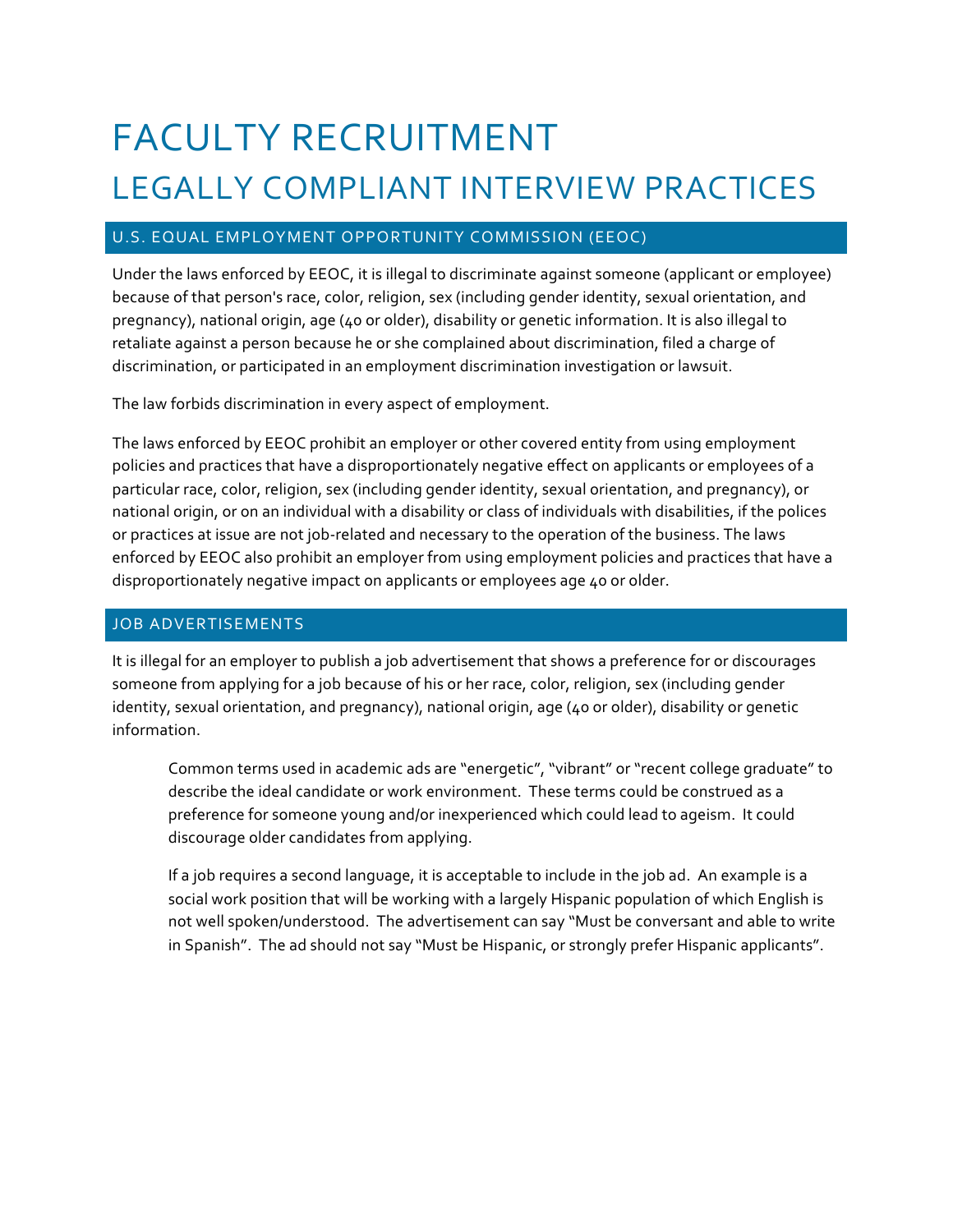#### JOB ADVERTISEMENTS

Ads should avoid language such as "able-bodied", "agile", "strong" or terms that imply physical capability. If a job requires frequent lifting, standing, walking, or sitting beyond normal expectations, it can be used in the ad and should be described specifically. Examples: This job requires the ability to lift boxes up to 50 pounds. This job will require the candidate to frequently walk around the campus doing security checks.

Gendered descriptors: There are phrases that research has shown have a gendered connotation. Using the words "competitive", "ambitious" or "analytical", "decisive", "selfreliant/sufficient/confident" and even using the term "leader" can be off putting to female candidates who do not tend to see those descriptors as welcoming.

Instead of looking for a "strong" candidate, an ad can ask for an "exceptional" candidate. 

Instead of "thriving in a competitive atmosphere" an ad can ask for someone "who works well on a team and is motivated by goals"

Instead of seeking a "proven leader with a strong track record of success" and ad might ask for someone who has "managed from inception to completion, large scale projects across complex teams"

There are also phrases that skew feminine such as "nurture", "concerned" and "community" which may discourage male applicants from applying if they are not directly related to the job.

#### RECRUITMENT SOURCES, JOB REFERRALS AND HIRING PRACTICES

A common practice that could result in hiring discrimination is considering candidates who were referred by a current employee or heard about the job through word-of-mouth. Using this method could result in a homogenous work environment.

An example is a lab in which all of the employees are Chinese when the pool of qualified applicants is diverse.

Another example is a male hiring manager who, due to his cultural preferences, only hires men.

A final example is a hiring manager whose staff resembles them  $-$  a  $40+$  year old white female director whose staff is comprised mostly of 40+ year old women.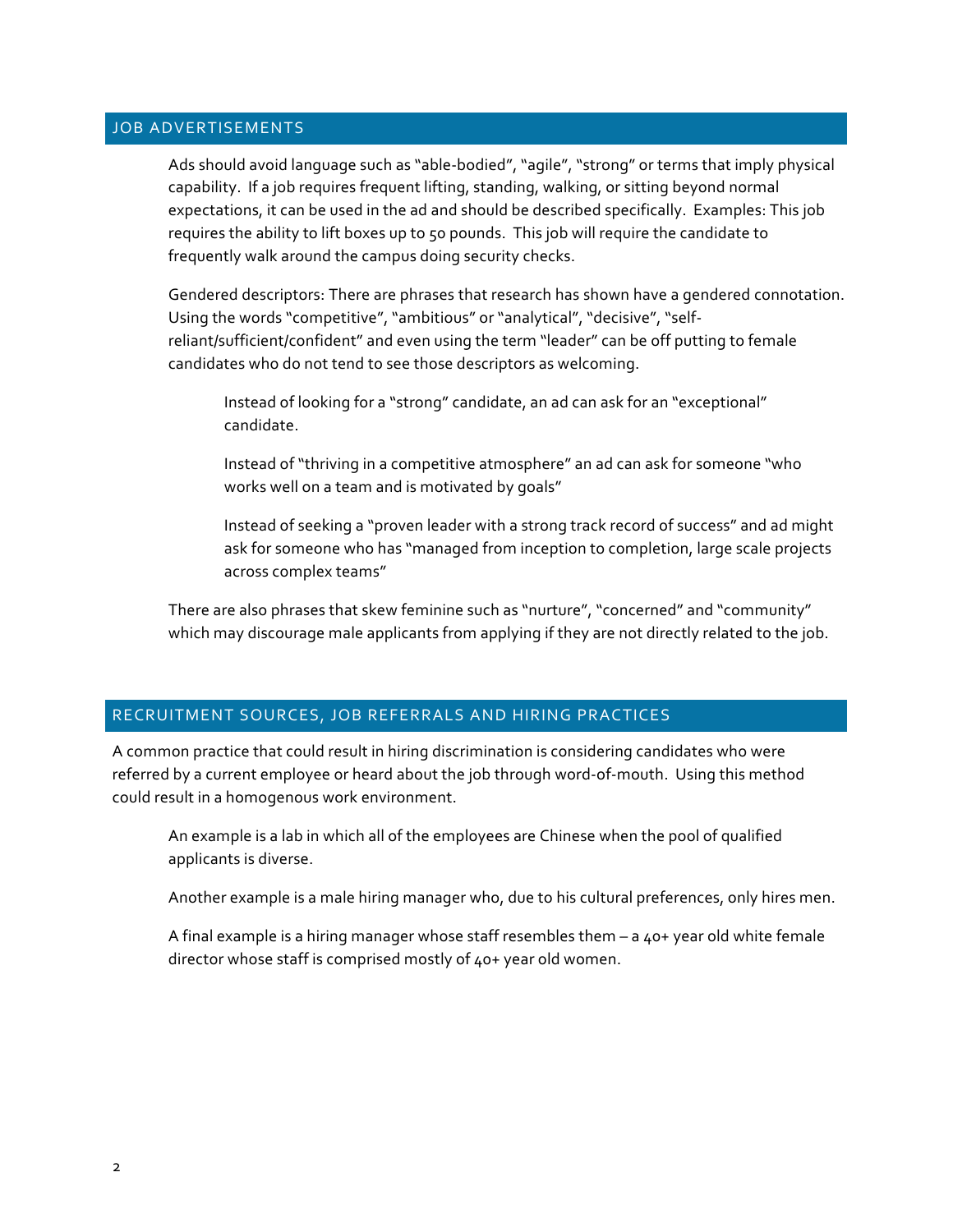# INTERVIEW QUESTIONS

The law presumes that all questions asked in a personal interview will be used in the hiring decision. Most questions are not "illegal" if they are specifically related to the job.

Candidates may share information that is unrelated to the job or even completely inappropriate. The responsibility of the interviewer is to keep the discussion on the interview questions without engaging, probing or pursuing any information that is not needed to determine if the person will be hired.

If a candidate says, "I want this job because it is close to my child's daycare". The appropriate response could be, "I'm glad to know this would be convenient for you."

If a candidate says, "I really want to work here, because my (mother/spouse/child) was treated here." An appropriate response could be "I am glad to hear it, now the next question is . . . ."

The following are examples of interview questions that should generally be avoided unless there is a job related reason. If you are unsure of whether you can use a particular question, contact your HR Representative.

| <b>SUBJECT</b>         | <b>DO NOT ASK</b>                                                                                                                                                                    | <b>YOU MAY ASK</b>                                                                                   |
|------------------------|--------------------------------------------------------------------------------------------------------------------------------------------------------------------------------------|------------------------------------------------------------------------------------------------------|
| Sex                    | Are you male or female?<br>What are the names and<br>relationships of persons living<br>with you?                                                                                    | None.                                                                                                |
|                        |                                                                                                                                                                                      |                                                                                                      |
| Residence              | Do you own or rent? Give the<br>names and relationships of<br>persons residing with you.                                                                                             | None. Refrain from making<br>statements about where the<br>applicant lives (positive or<br>negative) |
|                        |                                                                                                                                                                                      |                                                                                                      |
| Age                    | What is your date of birth?<br>How old are you?                                                                                                                                      | If hired, can you provide proof<br>that you are at least 18 years of<br>age?                         |
|                        |                                                                                                                                                                                      |                                                                                                      |
| <b>National Origin</b> | What is your ancestry, national<br>origin, descent ancestry,<br>parentage, or nationality?<br>What is your native language?<br>What is the nationality of your<br>parents or spouse? | What languages do you speak<br>or write fluently? (Do not ask<br>unless strictly job related.)       |
|                        |                                                                                                                                                                                      |                                                                                                      |
| <b>Marital Status</b>  | What is your marital status?<br>What is your spouse's name?<br>What is your maiden name?                                                                                             | None.                                                                                                |